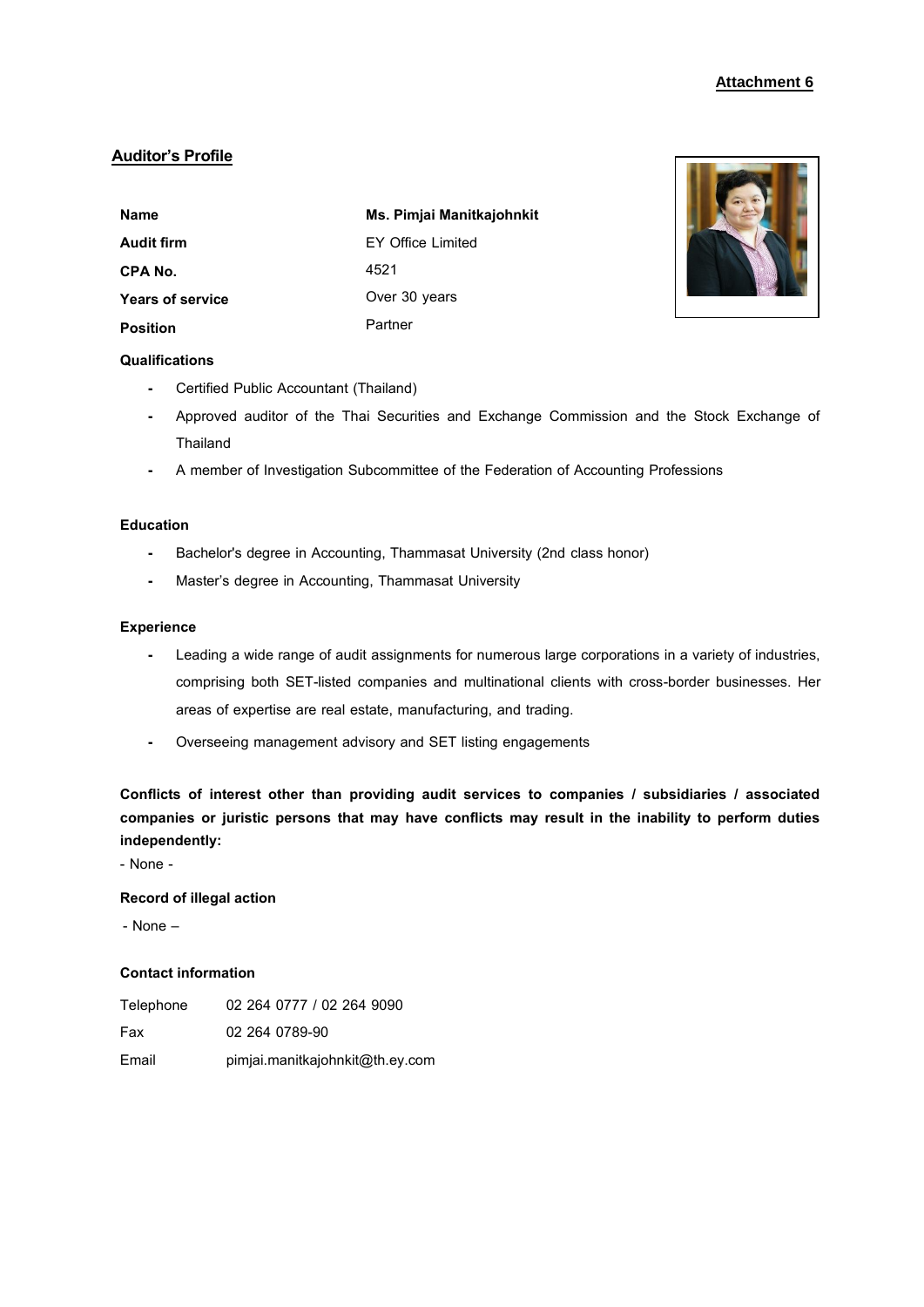# **Auditor's Profile**

| <b>Name</b>             | Ms. Sumana Punpongsanon |
|-------------------------|-------------------------|
| Audit firm              | EY Office Limited       |
| CPA No.                 | 5872                    |
| <b>Years of service</b> | Over 25 years           |
| <b>Position</b>         | Partner                 |



# **Qualifications**

- **-** Certified Public Accountant (Thailand)
- **-** Approved auditor of the Thai Securities and Exchange Commission and the Stock Exchange of **Thailand**
- **-** Professional Accounting Committee on Auditing of the Federation of Accounting Professions under the Royal Patronage of his Majesty the King

### **Education**

- **-** Bachelor's degree in Accountancy, Chulalongkorn University
- **-** Master's degree in Accountancy, Chulalongkorn University

### **Experience**

- **-** Providing audit services in a wide range of industries, including finance and securities, real estate, and manufacturing and trading, for numerous large corporations in a variety of industries, comprising both SET-listed companies and multinational clients with cross-border businesses.
- **-** Overseeing management advisory and SET listing engagements

**Conflicts of interest other than providing audit services to companies / subsidiaries / associated companies or juristic persons that may have conflicts may result in the inability to perform duties independently:**

- None -

## **Record of illegal action**

- None –

| Telephone | 02 264 0777 / 02 264 9090     |
|-----------|-------------------------------|
| Fax       | 02 264 0789-90                |
| Email     | sumana.punpongsanon@th.ey.com |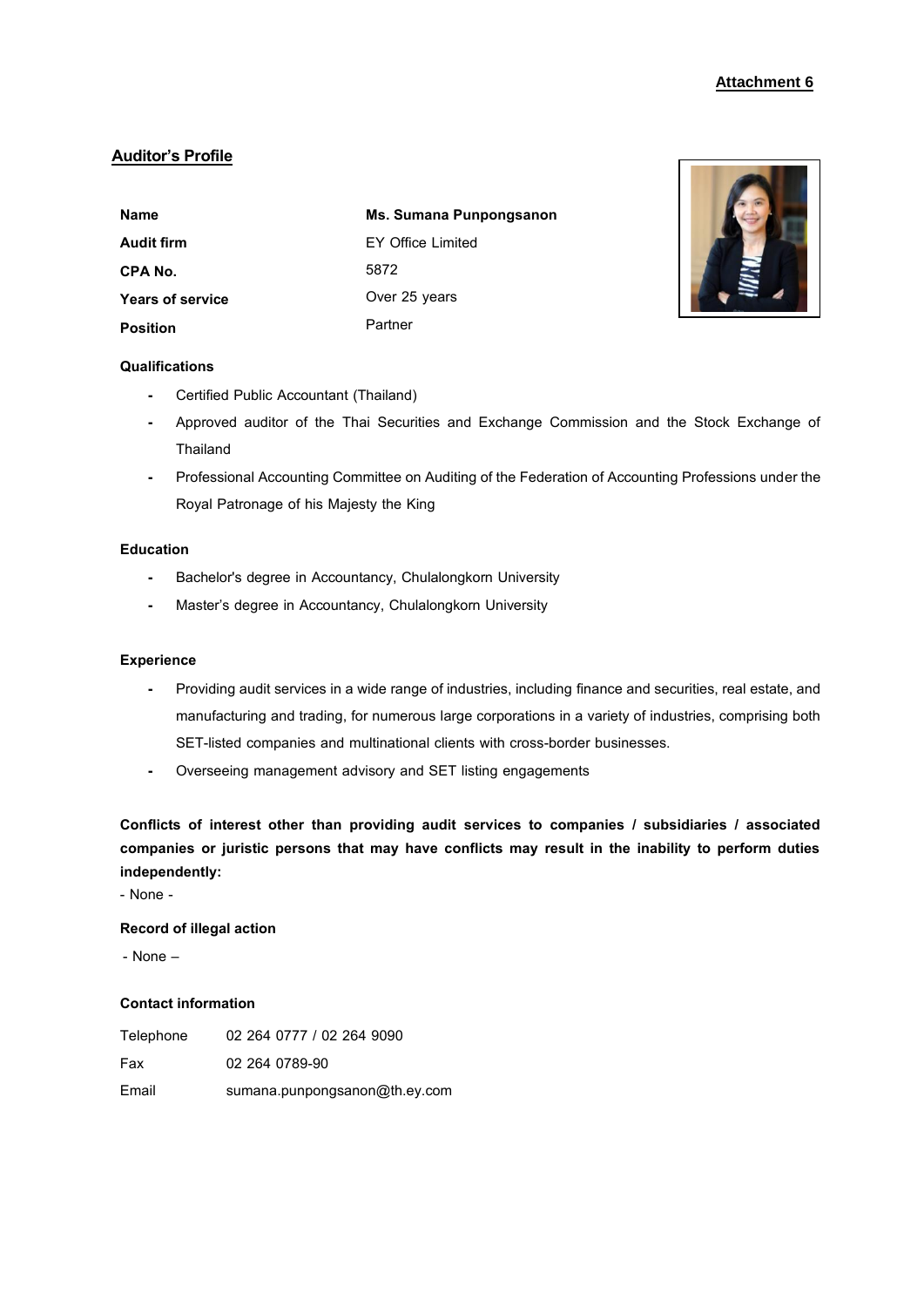# **Auditor's Profile**

| <b>Name</b>             | Mr. Chayapol Suppasedtanon |
|-------------------------|----------------------------|
| Audit firm              | <b>EY Office Limited</b>   |
| CPA No.                 | 3972                       |
| <b>Years of service</b> | Over 30 years              |
| <b>Position</b>         | Partner                    |



## **Qualifications**

- **-** Certified Public Accountant (Thailand)
- **-** Auditors approved by The Securities and Exchange Commission, Thailand
- **-** Subcommittee on Investigation in Considering the Code of Conduct for Professional Accountants, Federation of Accounting Professions

### **Education**

- **-** Bachelor's degree in Accounting, Chiang Mai University
- **-** Master of Business Administration, Ramkhamhaeng University

### **Experience**

- **-** Leading a wide range of audit assignments for numerous large corporations in a variety of industries; comprising both SET-listed companies and multinational clients with cross-border businesses for over 30 years
- **-** His areas of particular expertise are manufacturing, real estate, logistic, wholesale and retails and services.

**Conflicts of interest other than providing audit services to companies / subsidiaries / associated companies or juristic persons that may have conflicts may result in the inability to perform duties independently:**

- None -

## **Record of illegal action**

- None -

| Telephone | 02 264 0777 / 02 264 9090        |
|-----------|----------------------------------|
| Fax       | 02 264 0789-90                   |
| Email     | chayapol.suppasedtanon@th.ey.com |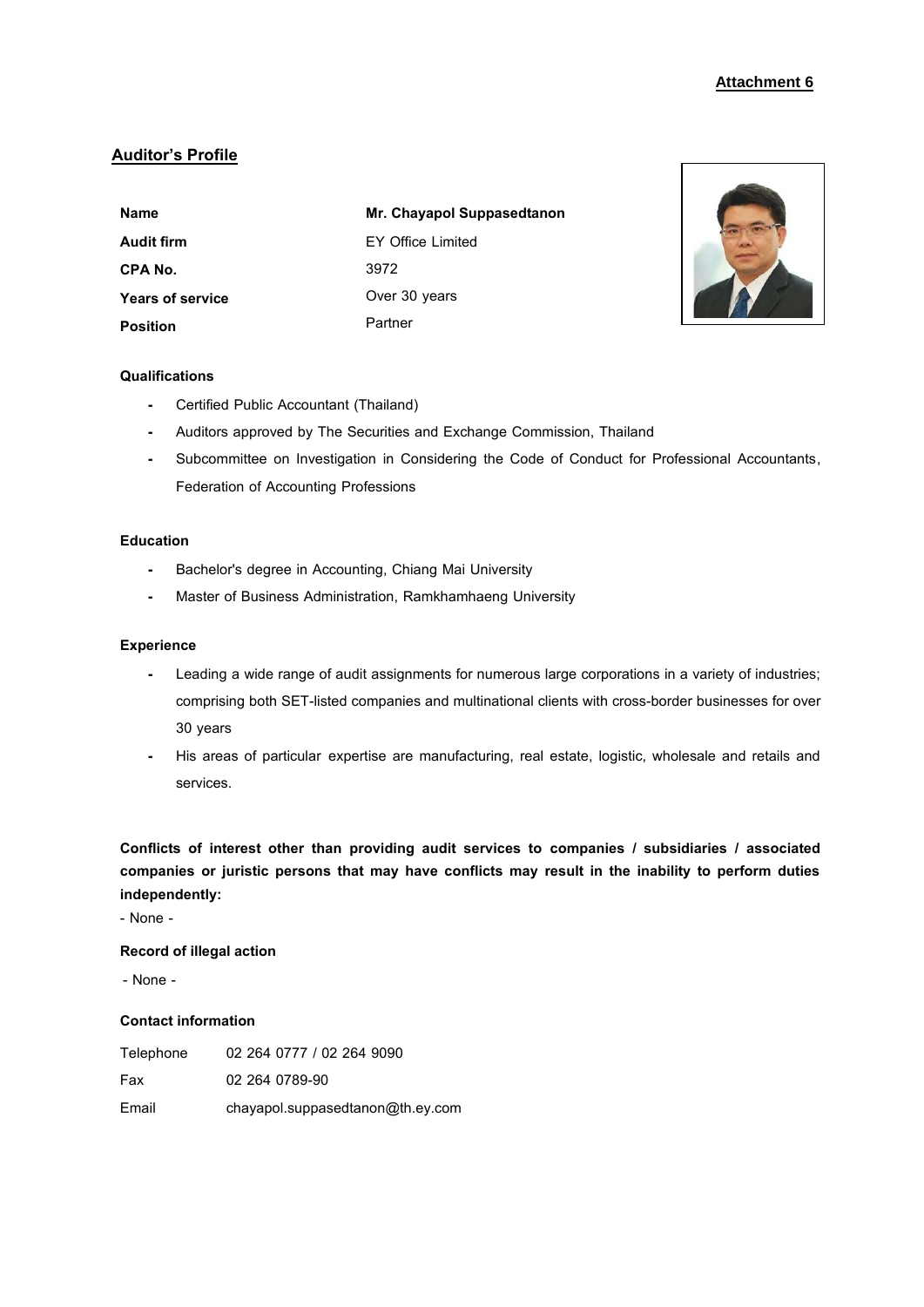# **Auditor's Profile**

| <b>Name</b>             | Ms. Orawan Techawatanasirikul |
|-------------------------|-------------------------------|
| <b>Audit firm</b>       | EY Office Limited             |
| CPA No.                 | 4807                          |
| <b>Years of service</b> | Over 25 years                 |
| <b>Position</b>         | Partner                       |



# **Qualifications**

- **-** Certified Public Accountant (Thailand)
- **-** Approved auditor of the Thai Securities and Exchange Commission and the Stock Exchange of Thailand
- **-** ASEAN Chartered Professional Accountant

### **Education**

- **-** Bachelor's degree in Accounting, Thammasat University
- **-** Diploma program in Auditing, Thammasat University
- **-** Master's degree in Accounting, Thammasat University

### **Experience**

- **-** Leading a wide range of audit assignments for numerous large corporations in a variety of industries, comprising both SET-listed companies and multinational clients with cross-border businesses. Her areas of expertise are automotive business, manufacturing, logistics, agriculture business, hotel and hospitality, and services business
- **-** Due diligence review and the J-SOX internal control attestation procedure for automotive manufacturing company
- **-** Overseeing management advisory and SET listing engagements

**Conflicts of interest other than providing audit services to companies / subsidiaries / associated companies or juristic persons that may have conflicts may result in the inability to perform duties independently:**

- None -

#### **Record of illegal action**

- None –

| Telephone | 02 264 0777 / 02 264 9090           |
|-----------|-------------------------------------|
| Fax       | 02 264 0789-90                      |
| Email     | orawan.techawatanasirikul@th.ey.com |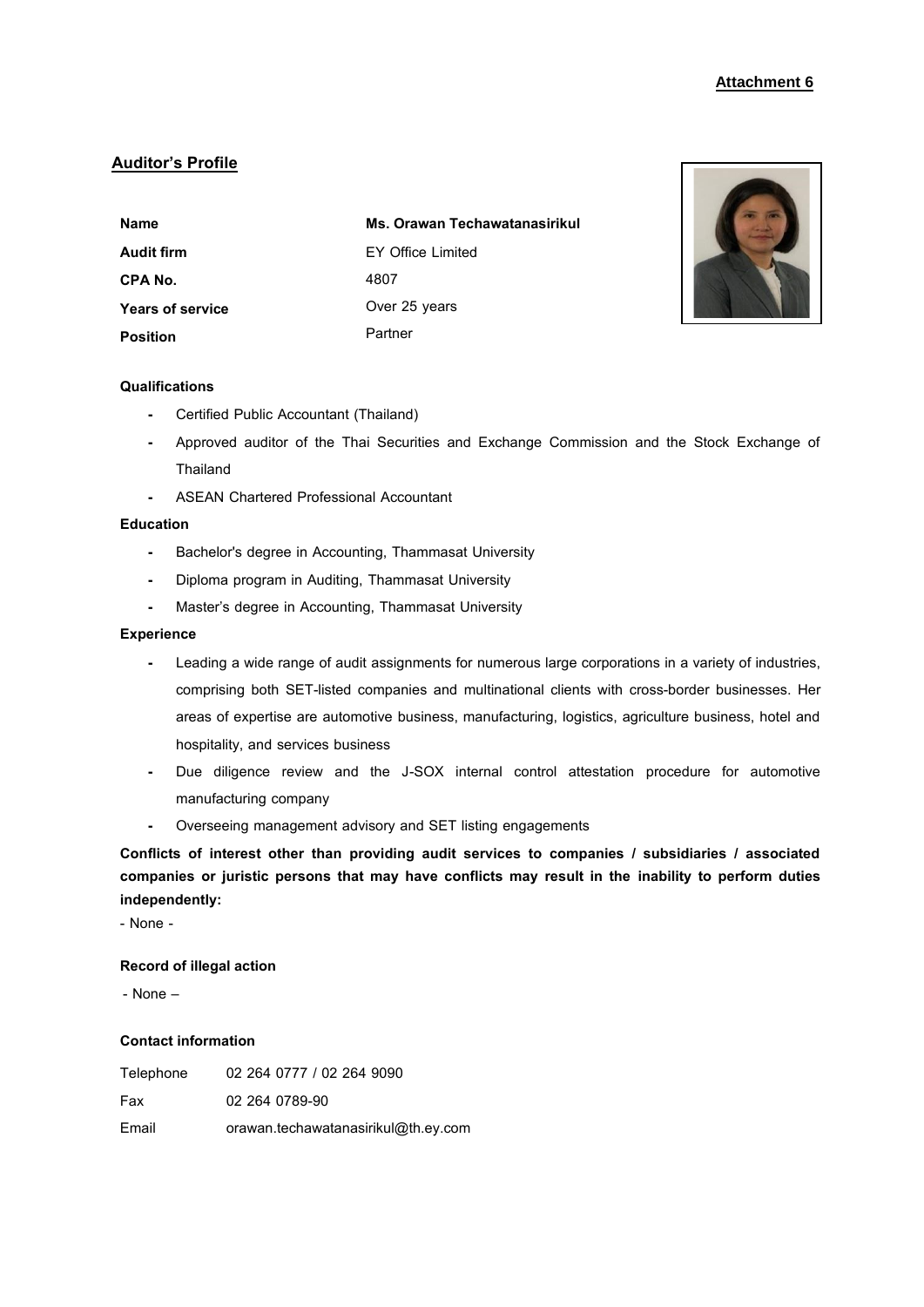# **Auditor's Profile**

| Name                    | Ms. Kirdsiri Kanjanaprakasit |
|-------------------------|------------------------------|
| Audit firm              | EY Office Limited            |
| CPA No.                 | 6014                         |
| <b>Years of service</b> | Over 20 years                |
| <b>Position</b>         | Partner                      |



# **Qualifications**

- **-** Certified Public Accountant (Thailand)
- **-** Approved auditor of the Thai Securities and Exchange Commission and the Stock Exchange of Thailand

## **Education**

- **-** Bachelor's degree in Accountancy, Kasetsart University
- **-** Master's degree in Accountancy, Thammasat University

## **Experience**

- **-** Providing audit services in a wide range of industries, including real estate, manufacturing, securities and service businesses, for numerous large corporations in a variety of industries, comprising both SET-listed companies and multinational clients with cross-border businesses.
- **-** Extensive experience in regular audits, internal control attestation, public offering and rendering of advisory services.

**Conflicts of interest other than providing audit services to companies / subsidiaries / associated companies or juristic persons that may have conflicts may result in the inability to perform duties independently:**

- None -

# **Record of illegal action**

- None –

| Telephone | 02 264 0777 / 02 264 9090          |
|-----------|------------------------------------|
| Fax       | 02 264 0789-90                     |
| Email     | kirdsiri.kanjanaprakasit@th.ey.com |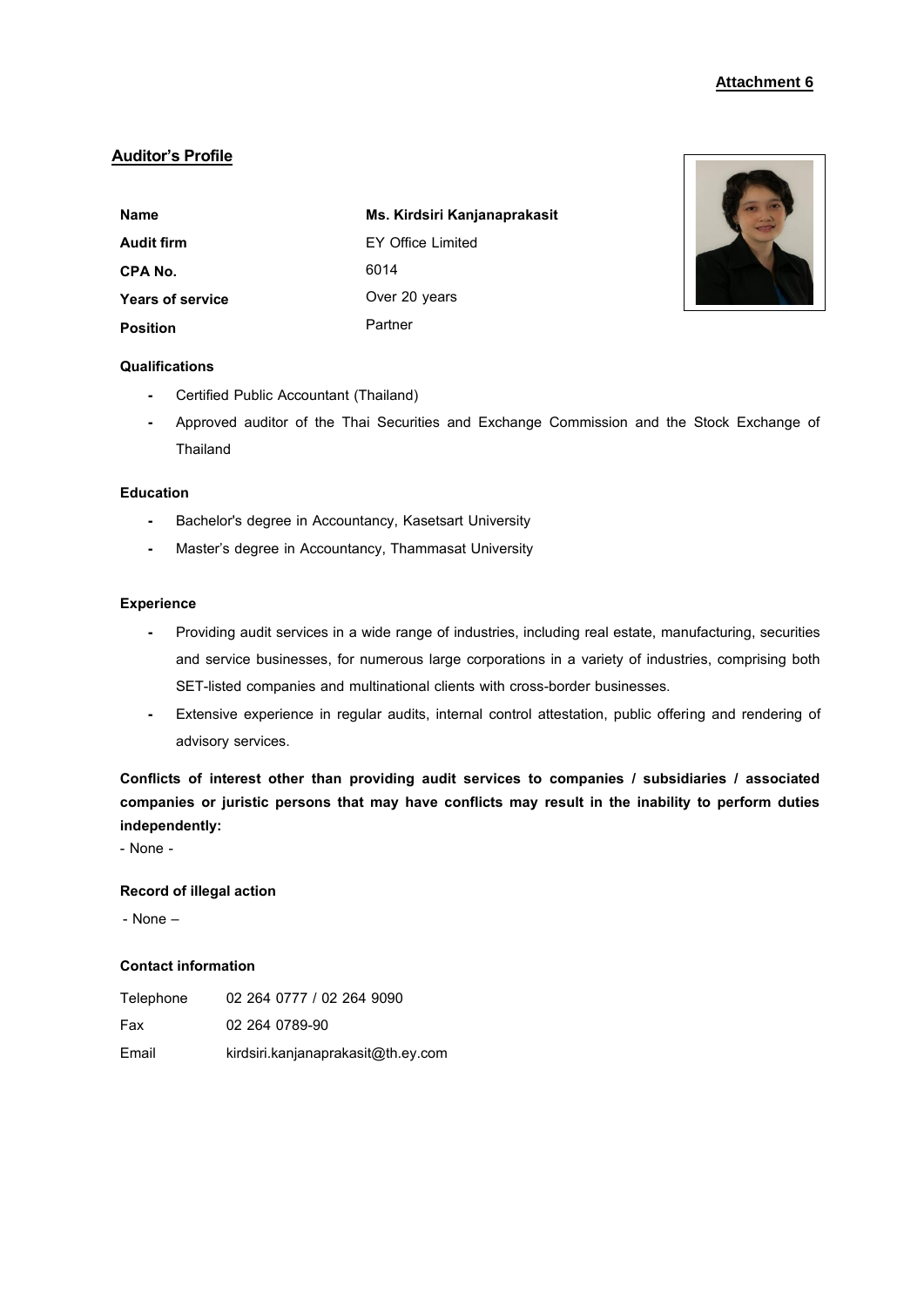# **Auditor's Profile**

| <b>Name</b>             | Mrs. Gingkarn Atsawarangsalit |
|-------------------------|-------------------------------|
| <b>Audit firm</b>       | <b>EY Office Limited</b>      |
| CPA No.                 | 4496                          |
| <b>Years of service</b> | Over 30 years                 |
| <b>Position</b>         | Partner                       |



# **Qualifications**

- **-** Certified Public Accountant (Thailand)
- **-** Approved auditor of the Thai Securities and Exchange Commission and the Stock Exchange of Thailand

# **Education**

- **-** Bachelor's degree in Accounting, Chulalongkorn University (2<sup>nd</sup> class honours)
- **-** Master of Business Administration, Kasetsart University

### **Experience**

- **-** Serving audit clients in a wide range of industries, including retail, manufacturing, and telecommunications. Her clients include SET-listed companies and a large number of multinationals.
- **-** She has extensive experience in regular audits, due diligence reviews, bond offerings and led specific projects of telecommunication
- **-** Leading engagement for
	- Sarbanes-Oxley Act Section 404 implementation project
	- J-SOX internal control attestation procedures
	- IPO under Regulation S

**Conflicts of interest other than providing audit services to companies / subsidiaries / associated companies or juristic persons that may have conflicts may result in the inability to perform duties independently:**

- None -

### **Record of illegal action**

- None –

| Telephone | 02 264 0777 / 02 264 9090          |
|-----------|------------------------------------|
| Fax       | 02 264 0789-90                     |
| Email     | gingkarn.atsawarangsalit@th.ey.com |